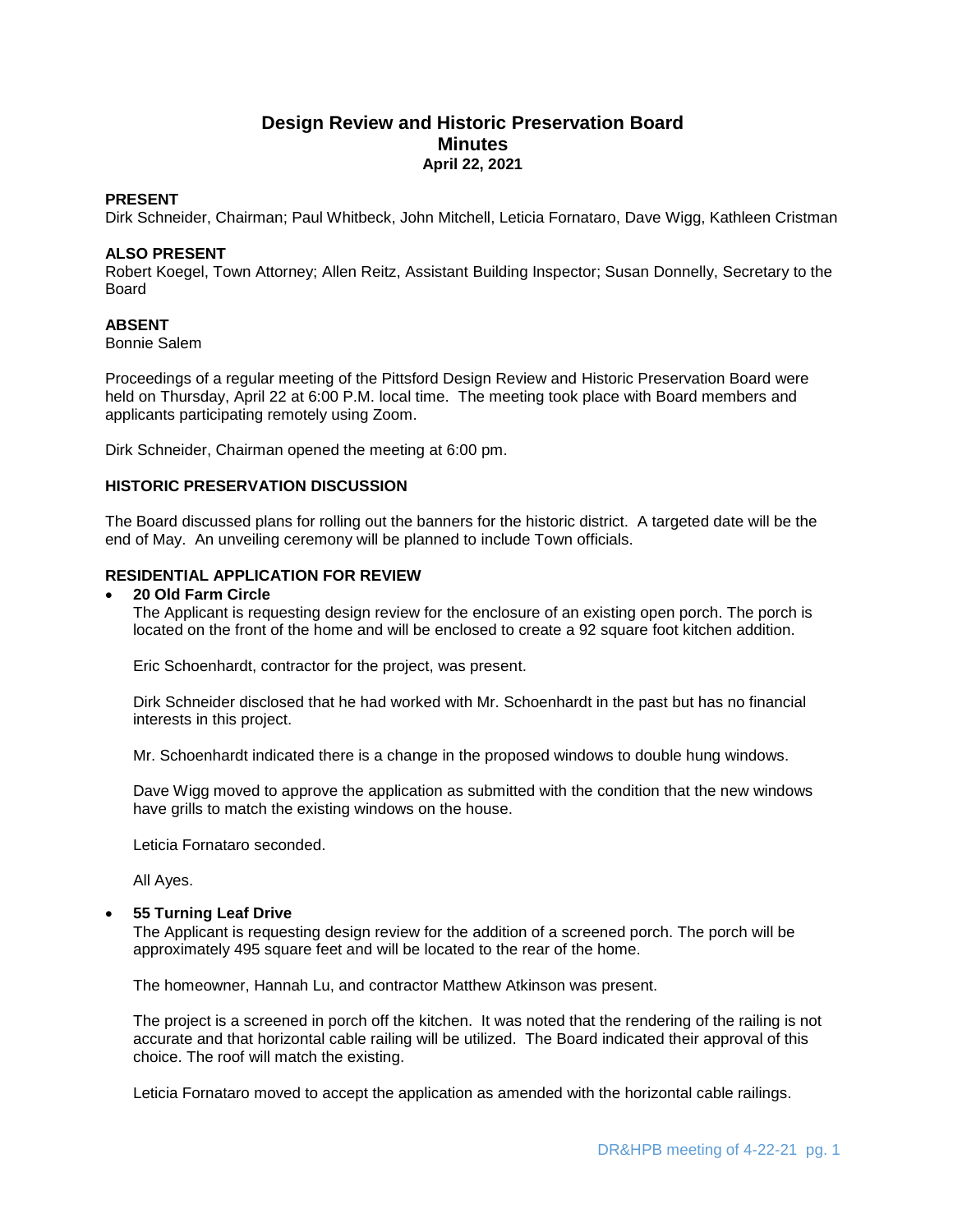Kathleen Cristman seconded.

All Ayes.

#### **71 Reitz Parkway**

The Applicant is requesting design review for the second floor addition and three season room renovation. The existing three-season room will be renovated into a four-season room with an approximately 322 square foot second floor master bedroom suite addition on top.

The homeowners, Kim and Ken Chin were present.

David Wigg noted that he knows the applicant but has no financial interest in the project.

All roofing, windows and shakes will match the existing on the home.

John Mitchell moved to accept the application as submitted.

Paul Whitbeck seconded.

All Ayes.

## **RESIDENTIAL APPLICATION FOR REVIEW – NEW HOMES**

#### **2 Tor Hill**

The Applicant is requesting design review for the construction of a one story single family home. The home will be approximately 2154 square feet and will be located in the Cottages at Malvern Hills Subdivision.

Marie Kenton was present to discuss the application with the Board.

Ms. Kenton pointed out that there are three textures on this new home (board and batten, clapboard and stone) but the colors for the board and batten and clapboard will be the same.

The shutters were discussed. It was discussed that the shutters should be narrower and placed on both sides or just eliminated. Marie Kenton said she would talk to the homeowners.

Dirk Schneider moved to approve the application as submitted with the condition that the shutters be narrowed to  $\frac{1}{2}$  the width of the windows and with the recommendation that they be eliminated.

Kathleen Cristman seconded.

All Ayes.

#### **97 Coventry Ridge**

The Applicant is requesting design review for the construction of a two story single family home. The first floor will be approximately 1646 square feet and the second floor will be approximately 1667 square feet. This home will be located in the Coventry Ridge Subdivision.

Jim Connaughton was present to discuss the application.

The Board discussed the need for corner boards, as they are not depicted in the elevations. In addition, the Board felt that a stone return is appropriate on the side elevations.

David Wigg moved to approve the application as submitted with the condition that the corner boards and stone returns are included in the construction.

Leticia Fornataro seconded.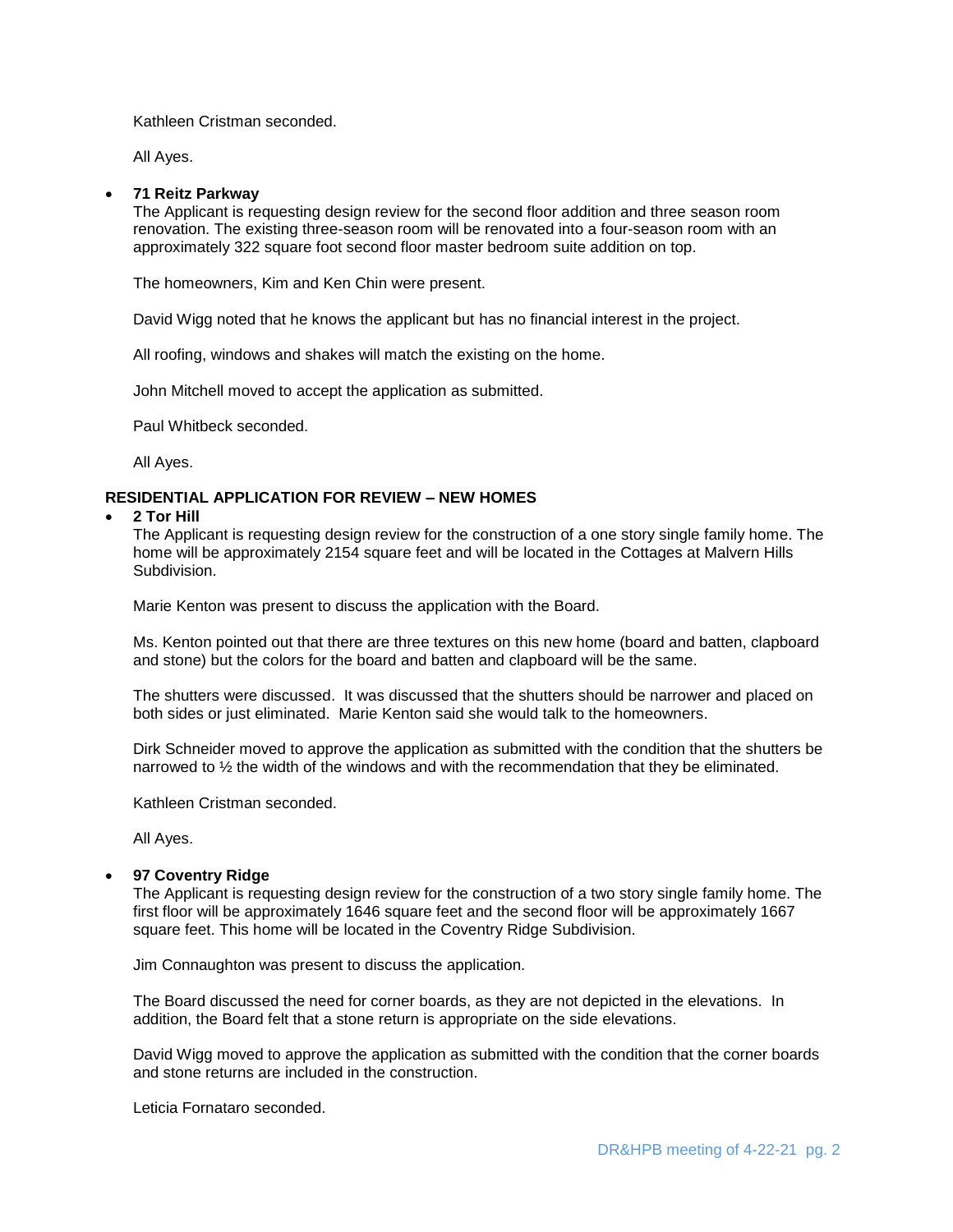All Ayes.

#### **46 Coventry Ridge**

The Applicant is requesting design review for the construction of a two story single family home. The first floor will be approximately 1801 square feet and the second floor will be approximately 1900 square feet. The house will be located in Coventry Ridge Subdivision.

Jim Connaughton was present to discuss this application with the Board.

There will be only two textures of materials on this home and the shutters will be eliminated.

The trim was discussed and Mr. Connaughton agreed with the Board that a 1 x 6 trim around all four sides of all windows is appropriate.

Paul Whitbeck moved to accept the application as submitted with the condition that all shutters be omitted and the trim on the windows is 1 x 6 on all sides.

John Mitchell seconded.

All Ayes.

### **8 & 10 Skylight Trail**

The Applicant is requesting design review for the proposed construction of a new town home dwelling. The proposed building will consist of two attached single-family dwellings sharing a common wall. Lot 3 (8 Skylight Trail) will be approximately 2013 sq. ft. and Lot 4 (10 Skylight Trail) will be 2000 sq. ft. The town homes will be located in the new Alpine Ridge development.

Jeff Brokaw of Morrell Builders was present.

Mr. Brokaw discussed some of the changes in this model compared to others in the development so they are not mirror images of another unit.

Kathleen Cristman moved to accept the application as submitted.

John Mitchell seconded.

All Ayes.

#### **15 High Street**

The Applicant is requesting design review for the construction of a two story single family home. The first floor will be approximately 1110 square feet and the second floor will be 546 square feet. The home will be located on a vacant lot.

Sam Imburgia and Lou Sirianni were present to discuss this new home proposal with the Board.

Paul Whitbeck disclosed that Mr. Sirianni is a client of a law colleague of his.

The Board felt that this new design was in scale with the rest of the neighborhood.

Board and batten siding and clapboard will be the same color. Stone returns were discussed at the garage and the porch.

David Wigg moved to accept the application as submitted with the condition that the stone veneer at the water table to the right of the main house have a 2 ft. return.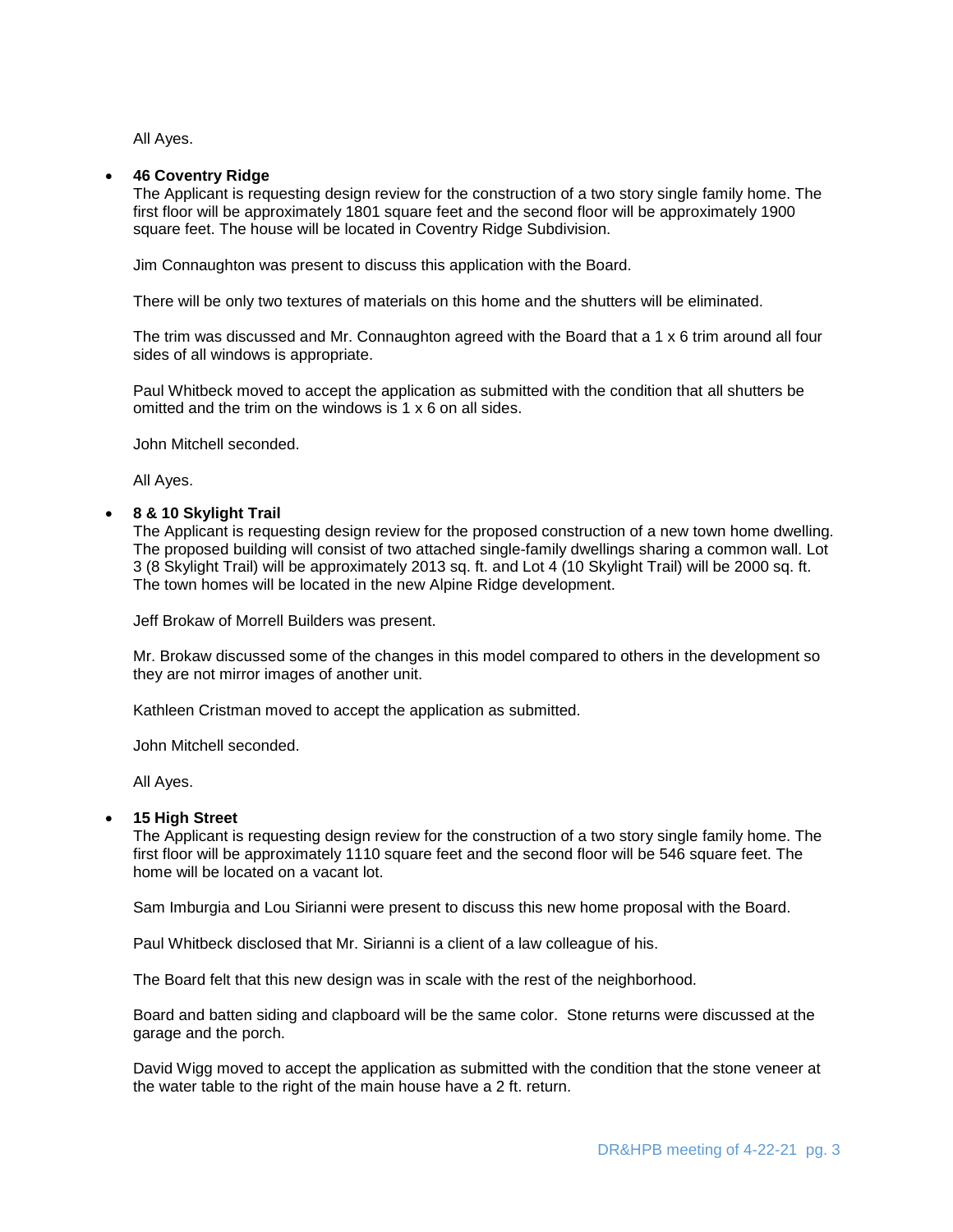Kathleen Cristman seconded.

All Ayes.

## **85 Coventry Ridge**

The Applicant is requesting design review for the construction of a pavilion. The pavilion will be approximately 630 square feet and will be located on the rear of the home. The applicant received a side setback variance and a variance for an oversized accessory structure.

The contractor, Mike Taccone, and architect Joe O'Donnell were present.

The pavilion will be 18' x 35' with composite vinyl wrapped posts to match the siding on the home and shingles to match the home.

In further discussion, it was stated that the drawing presented to the Board does not match the description the contractor is describing. Revised drawings are necessary so the Board knows what they are approving due to the amount of changes discussed versus the drawings.

Upon discussion with the Town Attorney, Board members agreed that this application should be held over to a future meeting and updated elevations and detailed drawings need to be presented in order for an adequate review and approval.

### **CERTIFICATE OF APPROPRIATENESS**

#### **3419 Clover Street**

The Applicant is requesting design review for the construction of a two story single family home. The first floor will be approximately 1110 square feet and the second floor will be 546 square feet. The home will be located on a vacant lot.

Dirk Schneider opened the Public Hearing.

The homeowner, Frank Dutko, was present.

A discussion was held on the windows and railings for the balcony. It was determined not all that the windows have crossbars (muntins) on the house. Vinyl railings are proposed but the Board felt that wooden spindles are most appropriate. The deteriorating chimney will be removed as it was determined that it is circa 1940's and therefore not original to the home. The roof will be matching the original and all colors will match existing.

There was no public comment.

Paul Whitbeck moved to close the public hearing.

John Mitchell seconded.

All Ayes.

A resolution was moved by Board member Kathleen Cristman, seconded by Board member Paul Whitbeck, and was voted upon by members of the Board as follows:

| Dirk Schneider voted    | Aye    |
|-------------------------|--------|
| Bonnie Salem voted      | Absent |
| Paul Whitbeck voted     | Aye    |
| Kathleen Cristman voted | Aye    |
| Leticia Fornataro voted | Aye    |
| David Wigg voted        | Aye    |
| John Mitchell voted     | Aye    |